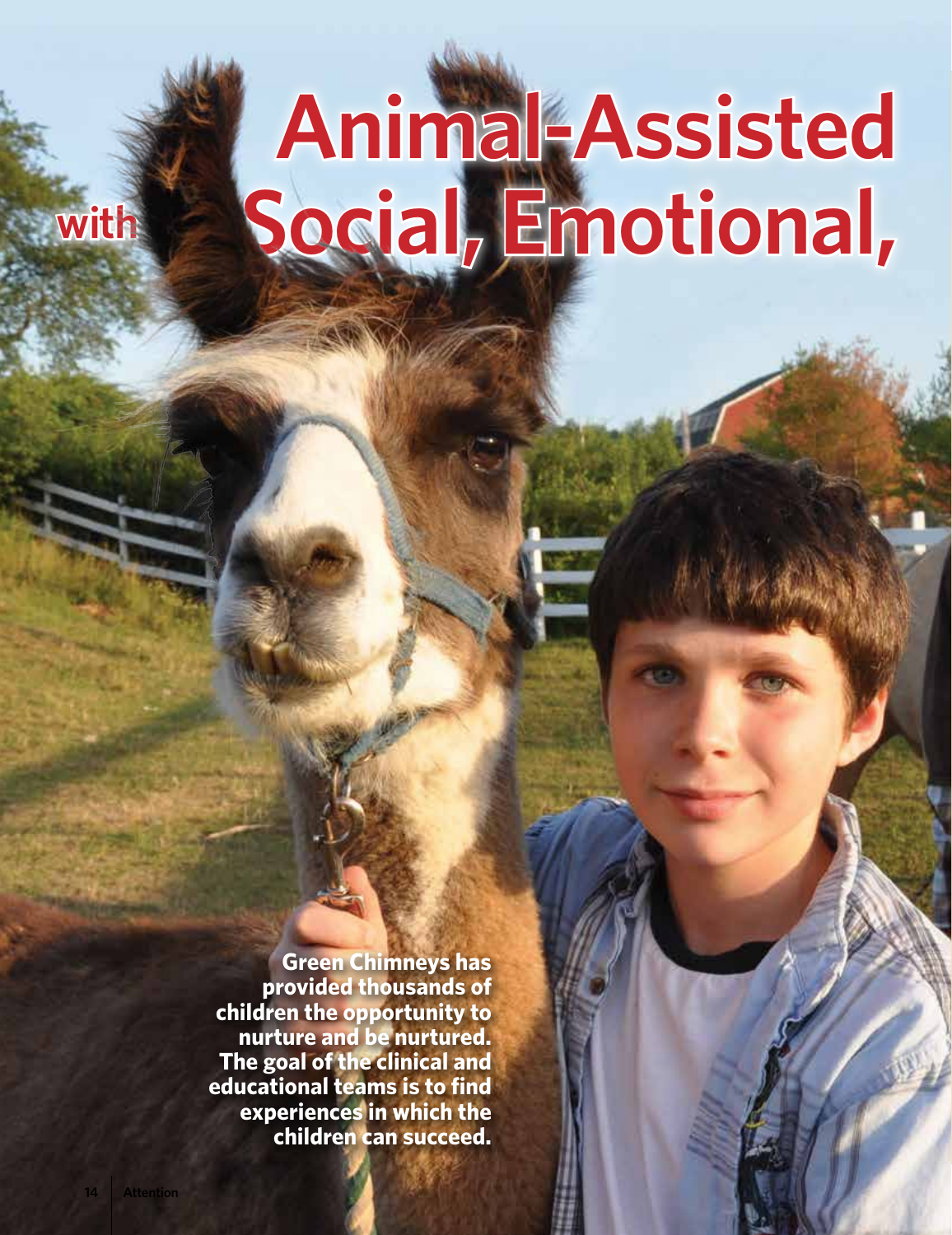## **Activities for Children and Behavioral Needs**

by Steve Klee, PhD, and Michael Kaufmann



**One of the most difficult situations for parents, children, and clinicians** is the removal of a child from his or her family. Unfortunately, behavioral and emotional difficulties can sometimes result in a child not being safe in his or her school and home.

It is admission day at Green Chimneys for eight-year-old Seth. Raised in a loving family, his case file indicates that he has ADHD, among other issues. But starting today, Seth will become more than a clinical diagnosis. His unfocused behavior, his inability to make academic progress, and lack of cooperation at school will be accepted as a challenge that he will learn to master. What Seth and his parents can't yet envision is how a farm filled with animals and a very unique interdisciplinary treatment approach will allow him to return to his family and school in two years with a much-improved ability to be successful in his life.

ADHD is genetically transmitted, and symptoms often appear long before a child ever sets foot in school. At home, children may be overac**Steve Klee, PhD***, is associate executive director of clinical and medical services at Green Chimneys. Michael Kaufmann is director of farm and wildlife and the Sam and Myra Ross Institute at Green Chimneys. Green Chimneys provides a year-round therapeutic milieu for children with emotional, behavioral and educational handicaps. There is a full range of social service, clinical and educational programs, including psychotherapy and diagnostic evaluations. The program incorporates the use of a farm as a therapeutic modality, with animal- and plant-facilitated therapy. The school accepts the following conditions: ADD, ADHD, anxiety disorders, Asperger syndrome, emotional disturbances, mood disorder, pervasive development disorder, posttraumatic stress disorder, and school phobia.*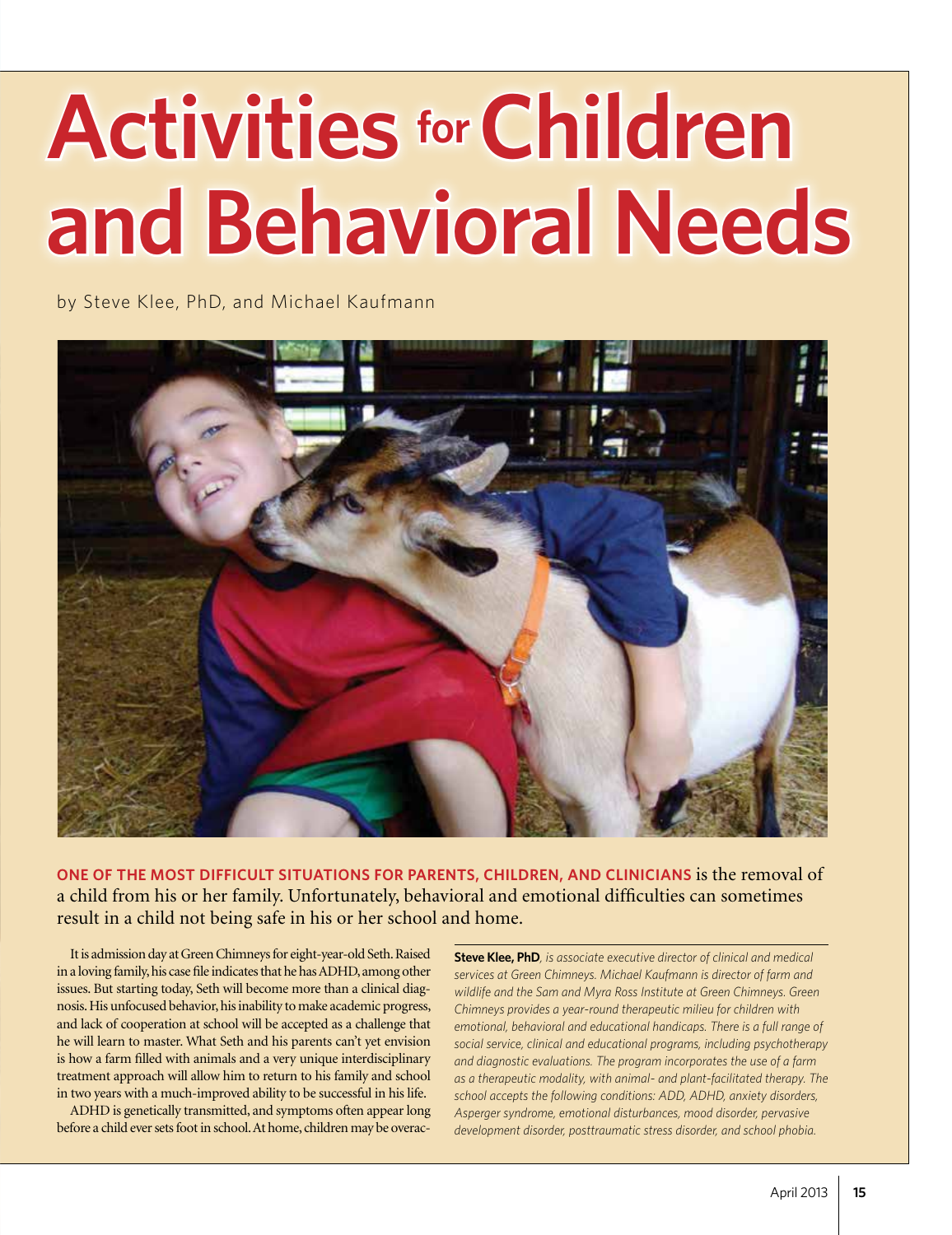### **How Working with Animals Can Help Kids with ADHD**

**T**he success of an animal-assisted intervention relies on the facilitation of adults who know both the needs of the children and those of the animals. Therapeutic benefits may not always be equally effective with every child. A comprehensive clinical and behavioral evaluation can determine if and how the child could benefit from animal-assisted activities. When conditions are right, typical behavioral challenges faced by children with ADHD can be effectively addressed.

- **Inattention.** Most of our students are excited about coming to the barns for activities such as feeding the farm animals. But there are rules in place. In order to help with the feeding the child must pay attention and listen to instructions and must repeat directions before going into a stall and feeding the sheep, for example. Over time, this "focus time" prior to the actual activity supports the ability to pay attention.
- **Hyperactivity.** The injured hawks and owls in our wildlife rehabilitation center are easily frightened by sudden movements. The child participates in their care and must move slowly when approaching these fragile birds in their cages. The child learns to become calm and quiet, and immediately can see when the animal becomes agitated. If the child is too hyper and out of control, he or she is not permitted to approach the wild birds. The child learns to "see" the impact of his or her behavior on others.
- **Impulsivity.** Riding a horse is inherently filled with risk and requires skill. The act of saddling the horse, mounting, riding, and eventually dismounting requires impulse control. The child is motivated to try the activity and recognizes intuitively that there are risks. Exhibiting self-control is a big part of being successful in this activity. Guided by riding staff, children become able to control their impulsivity for longer periods of time.
- **Poor frustration tolerance.** Training a service dog puppy can be frustrating at the best of times for adults, so asking a child with ADHD to train a dog may seem counterintuitive. Yet with patient supervision, the child can learn that the distracted young dog is not intentionally frustrating the young trainer through initial disobedience, but that patient teaching from the child will bear results. The child transitions roles from "student" to "teacher" in this interaction and rapidly develops tolerance and perspective.
- **Failure to finish things.** Animal care routines have a solid structure. There are set ways and times to feed, steps to cleaning habitats, and ways to handle animals. Every animal care process has a clear procedure that the children learn from start to finish. When

the child participates in caring for the chickens in the afternoon, all of the sequences of gathering eggs, feeding the chickens, and then putting them away for the night have to be completed before the job is done.

- **POOR ORGANIZATION.** The tack room in the horse barn is a very organized place. Every grooming tool, halter, lead rope, and saddle is labeled and has a numbered place where the item is kept. Students are responsible to find all of their own tools and once assigned to a horse, must sequence through the entire pre-riding routing under the guidance of a volunteer. The goal is that the child successfully organizes the process with minimal coaching and reminding. All items must be returned back to where they were found.
- **Difficulty with transitions.** Day students sometimes show anxiety and refuse to get off the school bus in the morning. Bringing a trained lama or other animal to the bus as an emotional support during the difficult transition can help the child overcome the moment. The animal takes the focus off the transition. The presence of animals can ease other transitions in classrooms or from activity to activity.
- **Emotional lability.** Many animals are excellent at being the "silent comfort" for a child who is in need of warmth and emotional support. A child who is suddenly sad, unhappy with a peer, or otherwise emotionally fragile can benefit from simply sitting or being with a favorite goat or llama until emotional recovery is possible. The calm presence of the animal and processing time with the animal can stabilize the child's emotional state.

● **Easily distracted.** Carrying a kestrel (small hawk) on one's fist during a wildlife presentation is a coveted activity among the children. Doing so requires the wearing of a glove, holding the leather jesses that are attached to the small bird, and balancing the fist in just the right way to support the bird. Part of the responsibility is to constantly watch the bird, to stay focused, and to not allow one's mind to drift. As children become more practiced

with the activity, even easily distracted students begin to show the ability to stay on task.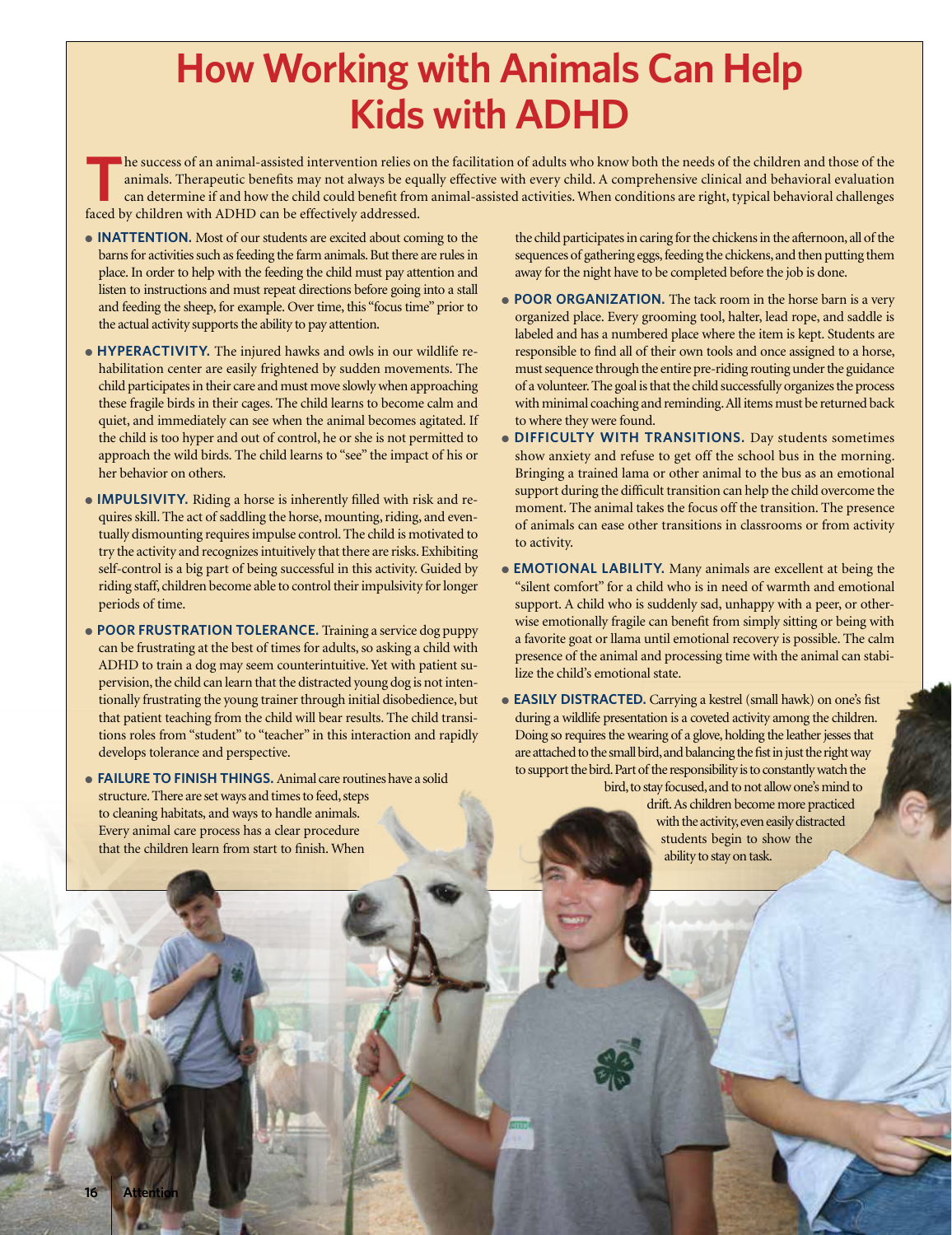**"Children who have struggled with these aspects of life start to believe that they are all bad," says Samuel Ross, founder of Green Chimneys. "Our first task is to reconnect the troubled child to the strengths they have inside, and there is no better way to do that than to introduce that child to animals and nature."**

tive and destructive. They have a difficult time starting things and equal difficulty stopping activities in which they are engaged. Mealtime, bedtime, dressing, and trips to the store can be intense struggles. In school, children with ADHD may be described as disruptive and inattentive. Parents are told their children are not working to their full potential. Homework can be a nightmare, with tantrums and protests lasting longer than the homework itself. By the time a child requires professional residential care, parents, siblings, extended family, and the child have struggled for years through interpersonal frustration, emotional obstacles, academic setbacks, and profound behavioral challenges.

"Children who have struggled with these aspects of life start to believe that they are all bad," says Samuel Ross, founder of Green Chimneys. "Our first task is to reconnect the troubled child to the strengths they have inside, and there is no better way to do that than to introduce that child to animals and nature."

#### **A unique therapeutic environment**

Here's how it works. Seth will be immersed in a supportive yet structured environment that brings together six hundred clinical and education professionals from many dis-



#### **ADHD students heading to college don't have to be at risk students.**

- Students who receive Edge coaching show improved:
- Overall approach to learning
- • Ability to organize, direct and manage cognitive activities, emotional responses and overt behaviors
- Ability to formulate and achieve goals, effectively manage time, and stick with challenging tasks
- Sense of well-being

Edge Foundation has 100+ coaches nationwide, providing support for students with ADHD.

Contact us: **info@edgefoundation.org** or **888.718.8886**



#### **www.edgefoundation.org**

ciplines and is enriched with three hundred animals ranging from cows, sheep, horses and dogs, to hawks, eagles, and emus. To keep it safe for everyone, a complete staff of specialists facilitates contact between the animals and the children.

Activity is visible everywhere. Social workers, teachers, and farm staff introduce students to a new way of life that provides structure and models respect for all living beings. In the fields surrounding the school, sheep graze peacefully, peacocks roam freely, and children can be seen taking a calf for a walk. One never can tell what child gravitates toward what animal. Seth might respond to the power of the largest draft horse, or he may seek the warmth and comfort of a little bunny. He will not be forced to interact with the animals, but the smell of straw, the soothing sounds of the cows munching their feed, and the inquisitive nature of the miniature horses are irresistible. For the first time in his life, he can experience what it is like to become a trusted caretaker, instead of being a "child with a problem" that adults worry about.

> Like Seth, most of the children at Green Chimneys have been unable to succeed academically and behaviorally, or can't get along with their peers and family. Many feel angry or sad and react impulsively. Green Chimneys has provided thousands of children the opportunity to nurture and be nurtured. The goal of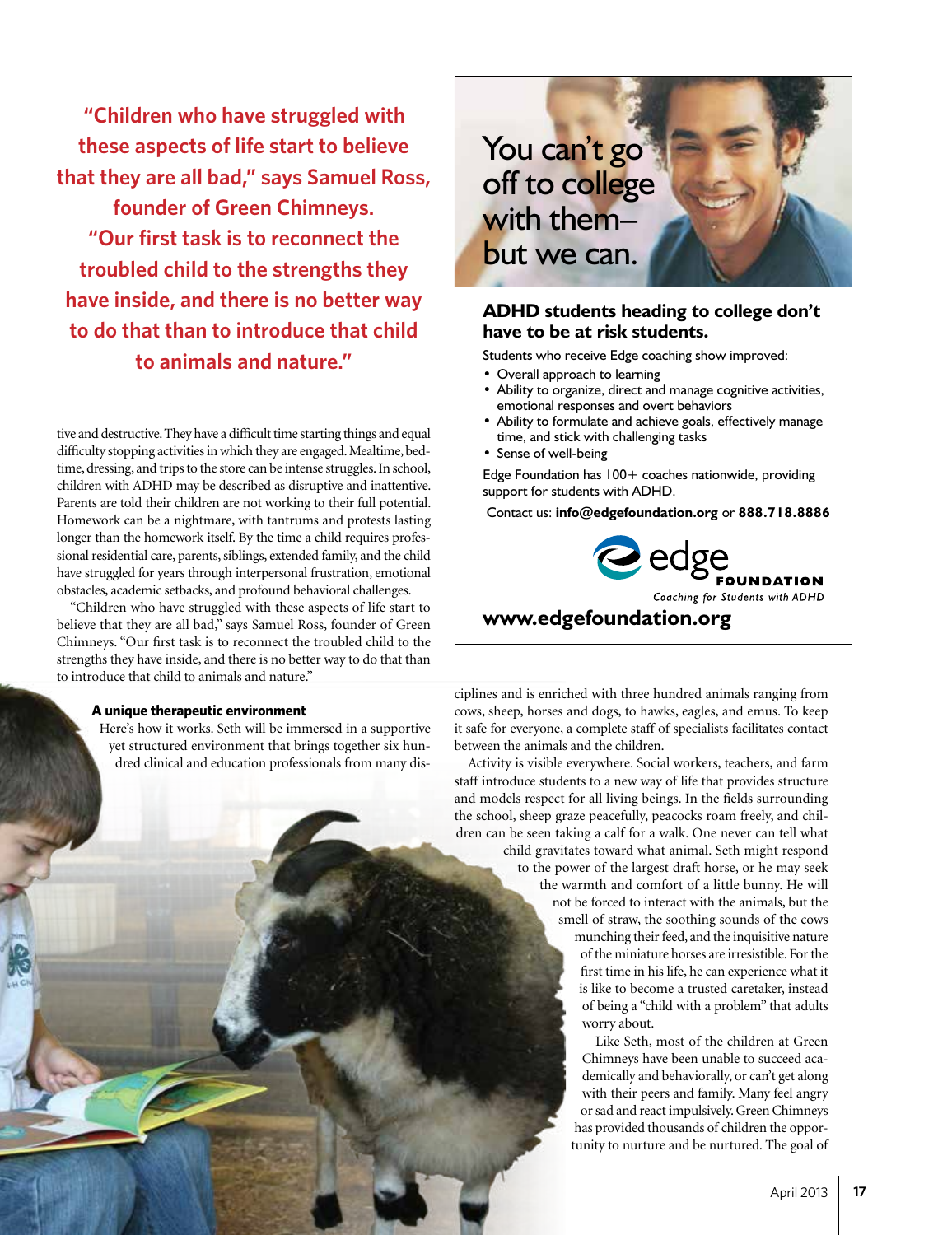**The animals at the farm are not a cure by themselves; our entire treatment team works hard on all fronts to support the children in any way we can.**

the clinical and educational teams is to find experiences in which the children can succeed. The children need to feel that the adults working with them accept them as they are and believe they have the potential to grow.

Gradually, the children are able to be successful at helping care for an injured hawk; they can participate in feeding the llamas. What comes as a surprise to the children is that the llamas accept them, that the horses are glad to see them, and that the animals do not care about whatever challenges they may have had. They can't help but smile when a curious goat nibbles at their jacket. A child can simply relax in the presence of animals and sometimes for the first time experience what it feels like to be successful at something. That spark of feeling good is then nurtured over time by the staff as the child becomes more comfortable.

But the interactions with animals can have purposeful therapeutic goals. Children are able to take their positive experiences at the farm and transfer them to better school performance, better peer relationships, and greater mastery over their behavior in new social situations.

One of the goals identified in Seth's treatment plan is to strengthen his frustration tolerance. Seth is easily upset in daily life, at school, at home, and out in public, resulting in emotional outbursts, reactivity, and uncontrollable tantrums in situations that most children navigate with ease. In the horse barn, Seth's

### an overnight camP for BoyS ageS 8-17 Who need heLP deveLoPing **THEIR SOCIAL THINKING® SKILLS**



Located at the Perkiomen SchooL camPuS Pennsburg, Pennsylvania



**Ryan Wexelblatt Director** 610.771.0111 info@camp-sequoia.com www.camp-sequoia.com